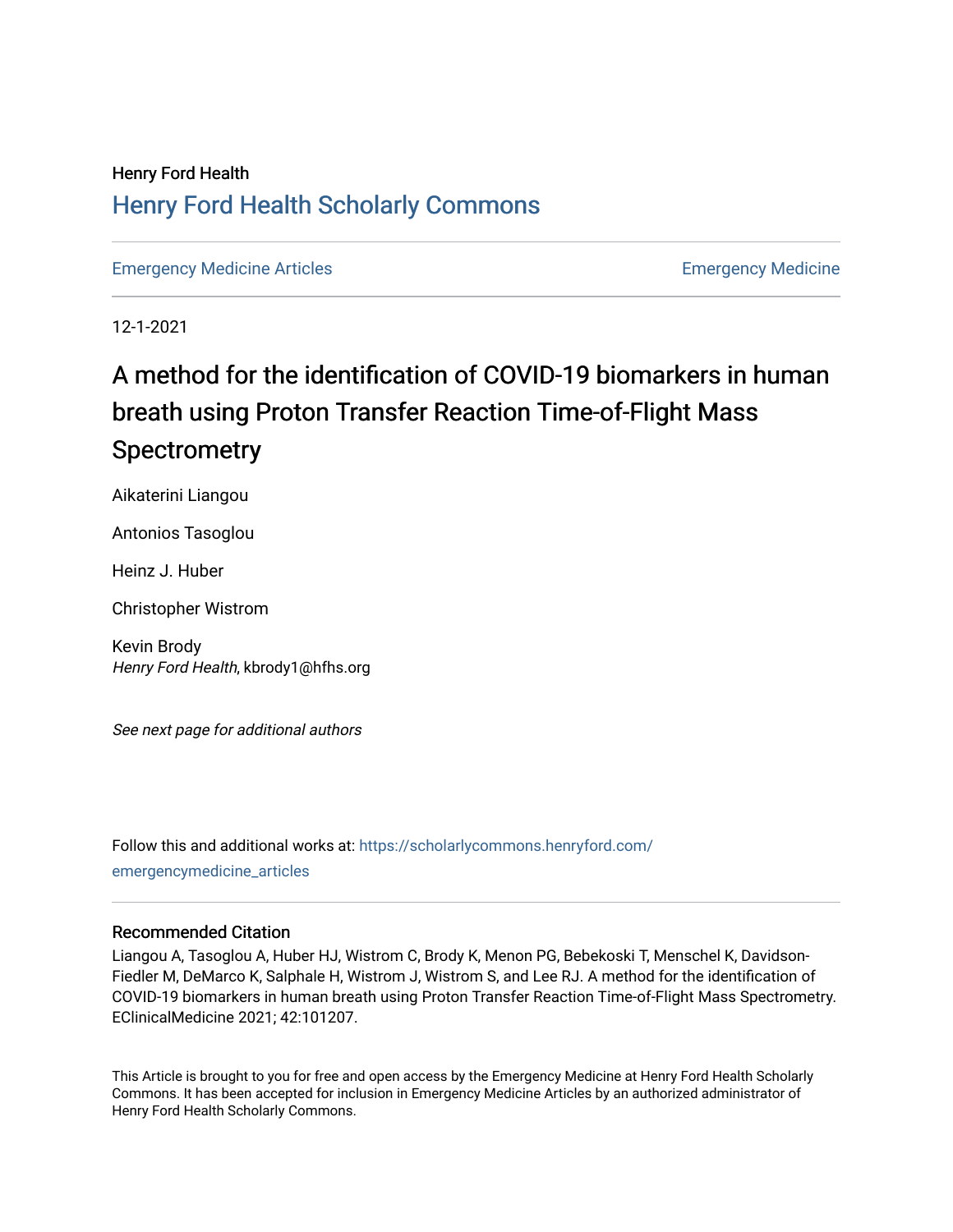### Authors

Aikaterini Liangou, Antonios Tasoglou, Heinz J. Huber, Christopher Wistrom, Kevin Brody, Prahlad G. Menon, Thomas Bebekoski, Kevin Menschel, Marlise Davidson-Fiedler, Karl DeMarco, Harshad Salphale, Jonathan Wistrom, Skyler Wistrom, and Richard J. Lee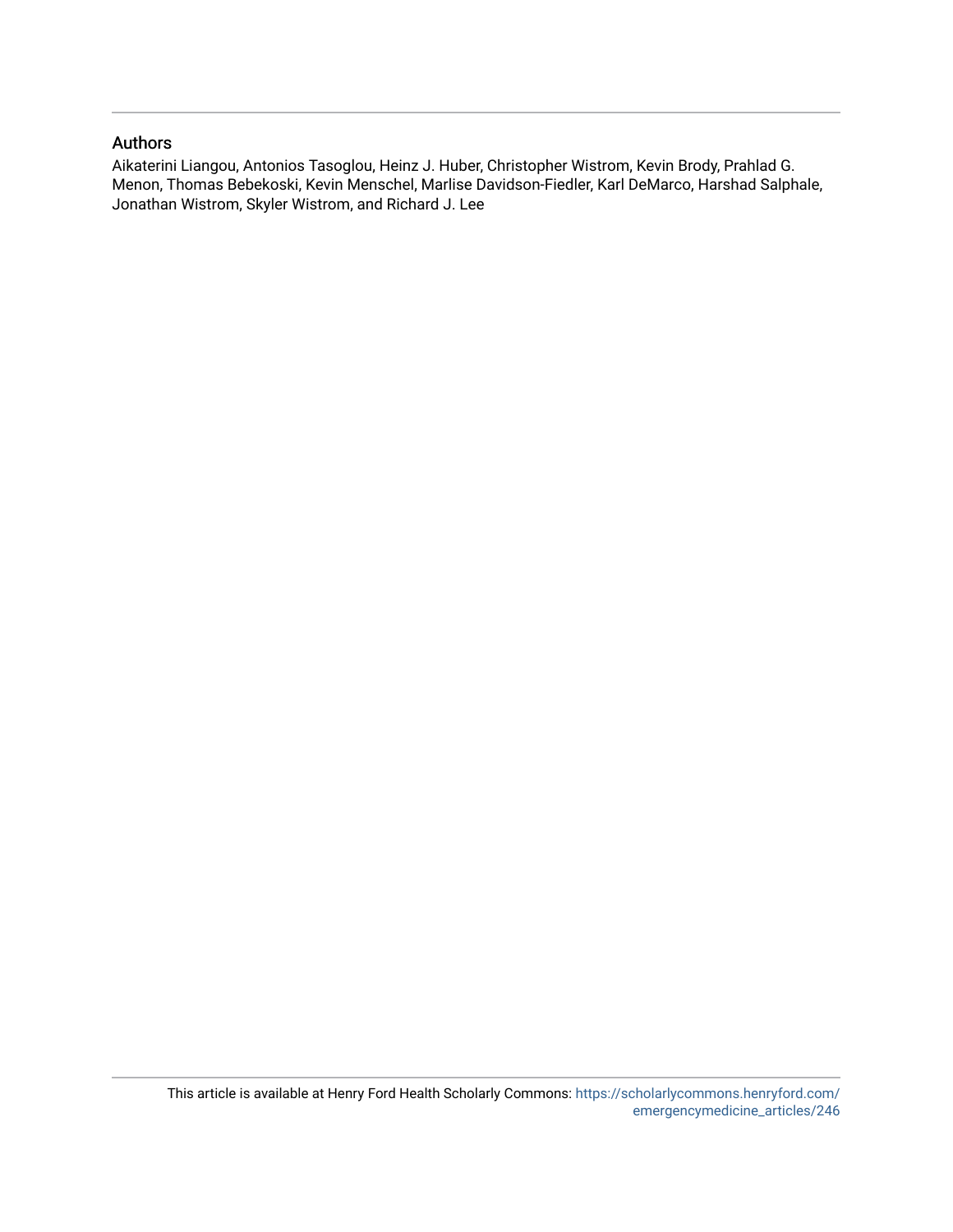Contents lists available at [ScienceDirect](http://www.ScienceDirect.com)

EClinicalMedicine



journal homepage: [https://www.journals.elsevier.com/eclinicalmedicine](http://https://www.journals.elsevier.com/eclinicalmedicine)

# A method for the identification of COVID-19 biomarkers in human breath using Proton Transfer Reaction Time-of-Flight Mass Spectrometry

Aikaterini Liangou, MSc $^1$  $^1$ , Antonios Tasoglou, PhD $^{1,\ast}$ , Heinz J. Huber, PhD $^2$ , Christopher Wistrom, DO<sup>[3](#page-2-3)</sup>, Kevin Brody, MD<sup>[4](#page-2-4)</sup>, Prahlad G Menon, PhD<sup>[5](#page-2-5)[,6](#page-2-6)</sup>, Thomas Bebekoski, MD $^4$  $^4$ , Kevin Menschel, DO $^4$ , Marlise Davidson-Fiedler, MD $^4$ , Karl DeMarco, MD $^3$  $^3$ , Harshad Salphale $^1$  $^1$ , Jonathan Wistrom $^7$  $^7$ , Skyler Wistrom $^7$ , Richard J. Lee,  $PhD<sup>1</sup>$  $PhD<sup>1</sup>$  $PhD<sup>1</sup>$ 

<span id="page-2-0"></span><sup>1</sup> RJ Lee Group Inc., Monroeville, PA, USA

- <span id="page-2-2"></span><sup>2</sup> Edelweiss Technology Solutions LLC, Novelty, OH, USA
- <span id="page-2-3"></span><sup>3</sup> Mercyhealth, Janesville, WI, USA
- <span id="page-2-4"></span><sup>4</sup> Henry Ford Health System, Detroit, MI, USA
- <span id="page-2-5"></span><sup>5</sup> QuantMD, Pittsburgh, PA, USA
- <span id="page-2-6"></span><sup>6</sup> Department of Bioengineering, University of Pittsburgh, Pittsburgh, PA, USA

<span id="page-2-7"></span><sup>7</sup> Practical Sustainbility LLC, Maryville, MO, USA

#### ARTICLE INFO

Article History: Received 19 July 2021 Revised 28 October 2021 Accepted 3 November 2021 Available online xxx

#### ABSTRACT

Background: COVID-19 has caused a worldwide pandemic, making the early detection of the virus crucial. We present an approach for the determination of COVID-19 infection based on breath analysis.

Methods: A high sensitivity mass spectrometer was combined with artificial intelligence and used to develop a method for the identification of COVID-19 in human breath within seconds. A set of 1137 positive and negative subjects from different age groups, collected in two periods from two hospitals in the USA, from 26 August, 2020 until 15 September, 2020 and from 11 September, 2020 until 11 November, 2020, was used for the method development. The subjects exhaled in a Tedlar bag, and the exhaled breath samples were subsequently analyzed using a Proton Transfer Reaction Time-of-Flight Mass Spectrometer (PTR-ToF-MS). The produced mass spectra were introduced to a series of machine learning models. 70% of the data was used for these sub-models' training and 30% was used for testing.

Findings: A set of 340 samples, 95 positives and 245 negatives, was used for the testing. The combined models successfully predicted 77 out of the 95 samples as positives and 199 out of the 245 samples as negatives. The overall accuracy of the model was 81.2%. Since over 50% of the total positive samples belonged to the age group of over 55 years old, the performance of the model in this category was also separately evaluated on 339 subjects (170 negative and 169 positive). The model correctly identified 166 out of the 170 negatives and 164 out of the 169 positives. The model accuracy in this case was 97.3%.

Interpretation: The results showed that this method for the identification of COVID-19 infection is a promising tool, which can give fast and accurate results.

© 2021 The Authors. Published by Elsevier Ltd. This is an open access article under the CC BY license ([http://creativecommons.org/licenses/by/4.0/\)](http://creativecommons.org/licenses/by/4.0/)

#### Introduction

SARS-CoV-2, the virus causing the illness known as COVID-19, has caused a pandemic the likes of which the world has not seen in over 100 years. While the world and its technology have changed substantially in that time, human physiology has not. The World Health Organization (WHO) [\[1\]](#page-10-0) has reported over 190 million cases, and over 4 million deaths from this disease, as of July 29<sup>th</sup> of 2021. The world has relied heavily on administrative and physical measures such as social distancing, mass testing, and quarantining procedures to try to slow the spread of this disease [\[2\]](#page-10-1). With record breaking speed, vaccines have been developed and distributed [\[3\]](#page-10-2). These measures are all important, but they still leave gaps in combating the pandemic. The aim of this study was to employ a novel approach using breath analysis. This would result in a large reduction in invasive measures during sampling compared to nasal swabs and

2589-5370/© 2021 The Authors. Published by Elsevier Ltd. This is an open access article under the CC BY license ([http://creativecommons.org/licenses/by/4.0/\)](http://creativecommons.org/licenses/by/4.0/)

<span id="page-2-1"></span><sup>\*</sup> Corresponding author: Antonios Tasoglou, PhD, 5031 Somerville St, Pittsburgh, PA, USA, 15201

E-mail address: [atasoglou@rjleegroup.com](mailto:atasoglou@rjleegroup.com) (A. Tasoglou).

<https://doi.org/10.1016/j.eclinm.2021.101207>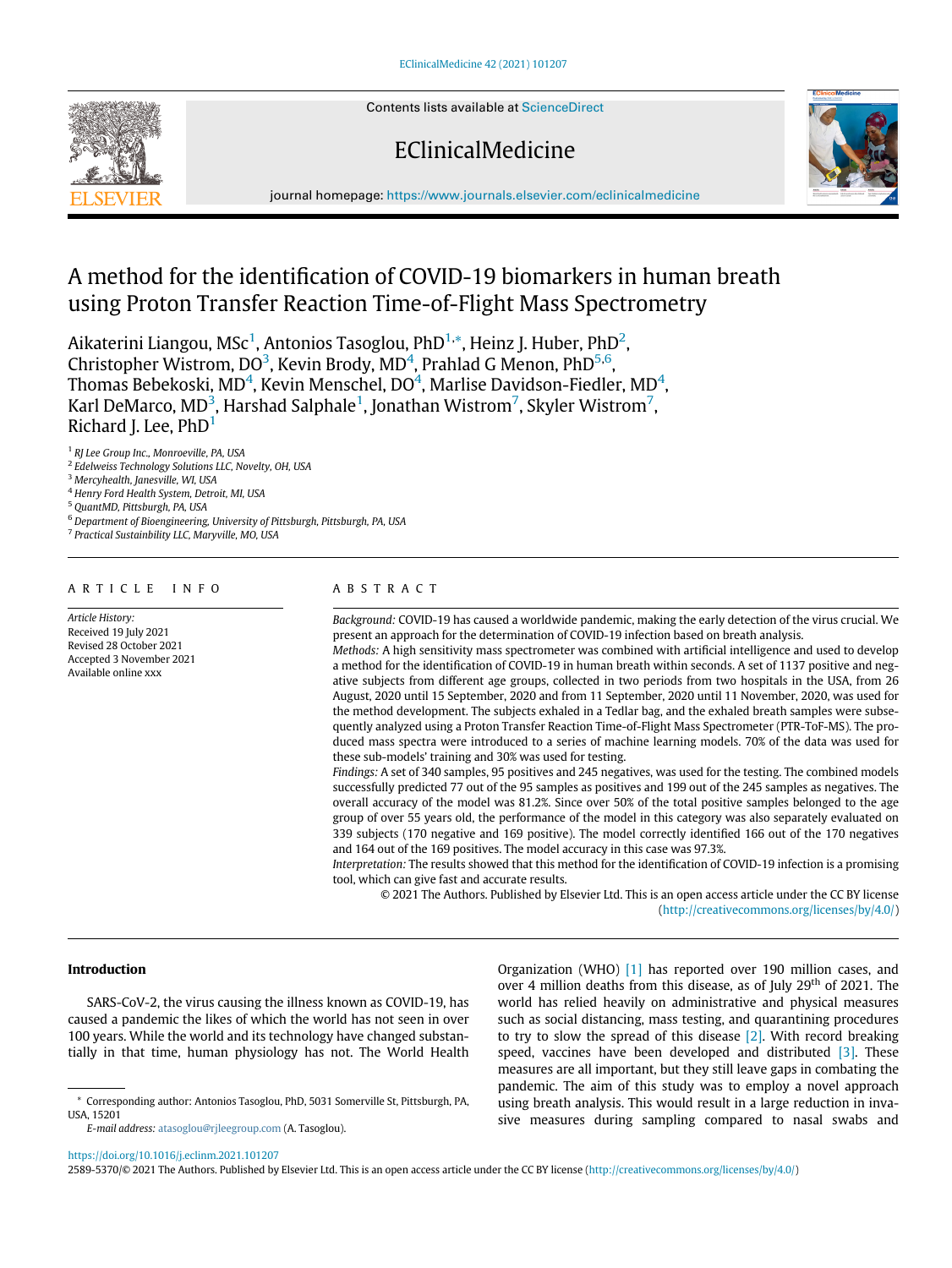#### Research in context

#### Evidence before this study

COVID-19 infection may lead to specific changes in the volatile organic compounds (VOCs) pattern of the exhaled breath, thus providing a unique diagnostic tool. Proton transfer reactionmass spectrometry has been shown to be a reliable tool in identifying VOC concentrations at ultra-low concentrations in highly complex matrices, such as breath analyses for various applications.

#### Added value of this study

An algorithm has been developed based upon the mass spectrometric analysis of 1000+ breath samples from different sources with different ambient backgrounds. This algorithm has been shown to predict fairly well the status of patient in regard to being identified as COVID-19 positive with PCR or not. Specific biomarkers have been identified to be correlated to the infection with SARS-CoV-2, and it has been identified that these biomarkers are age related.

#### Implications of all the available evidence

The COVID-19 status of a person can be identified using a breath sample collected in a sampling bag. The situation of sampling, i.e., the VOC background is of lesser importance than the knowledge of age of the patient. The VOC background does not necessarily have to be identified and subtracted from the spectra prior to analysis. This opens the ability to use the approach in a direct sampling strategy without sampling bags for quick screening. Comparative research needs to be done to identify which of the biomarkers are unique to a COVID-19 infection as opposed to general infections of the vascular system.

significantly higher throughput rates. We combined artificial intelligence and machine learning with one of the world's most sophisticated gas analyzers to develop a real-time profile of the breath from individuals infected with SARS-CoV-2 resulting in a paradigm shifting mass screening tool.

The analysis of volatile organic compounds (VOCs) in human breath holds valuable clinical potential and has been the subject of many research studies [\[4\]](#page-10-3). Testing for volatile biomarkers in clinical breath samples offers an option for developing rapid and potentially inexpensive disease screening tools with multiple advantages

- 1) Sampling can be readily repeated and is non-invasive.
- 2) Sampling and analyses can be done within a minute.
- 3) Allows to immediately start preventive measures such as isolation, use of Personal Protective Equipment (PPE) etc.

Over the last decade, multiple studies focused on the use of breath testing for the early diagnostics of acute respiratory distress syndromes (ARDS) and medication response [\[5-7\]](#page-10-4).

A multitude of breath analysis studies related to viral infections in humans have been published. These include the human rhinovirus, Influenza A and the Influenza H1N1. The biomarkers correlated to these viral infections include 2,3-butandione, aldehydes, 2,8 dimethyl-undecane, and n-propyl acetate  $\lceil 8 \rceil$ . A specific study aiming at VOC emissions from cell cultures with human respiratory viruses resulted in the identification of a different suite of biomarkers, including acetone, 2-propanol, o-xylene, benzaldehyde, and benzonitrile, as well as the aldehydes 2-butenal, 2-propenal, 3-methyl-butanal, acetaldehyde, alkylated aldehyde, benzaldehyde, hexanal, nonanal, and propanal; in addition, the three furan derivatives furan, 2,3-dihydro-furan, and tetrahydrofuran were identified, but these were also related to bacterial infections [\[9\].](#page-10-6) The volatile emissions from Influenza virus infections have been published in multiple studies and include compounds such as acetaldehyde, propanal, acetone, and n-propyl acetate amongst others [\[10](#page-10-7)[,11](#page-10-8)].

Several studies have been focused on the detection of COVID-19 patients using various techniques for breath analysis [\[12\]](#page-10-9). Grassin-Delyle and colleagues [\[13\]](#page-10-10) presented a study using a PTR-MS (Proton Transfer Reaction Mass Spectrometer) and 40 patients with ARDS, with 28 being confirmed COVID-19 cases. The age of the non-COVID-19 patients ranged from 54 to 79 years old, while the COVID-19 patients were 55 to 72 years old. Using a multivariate analysis, they were able to develop a method with an accuracy of 93% (sensitivity: 90%, specificity: 94%). The four most prominent volatile compounds in COVID-19 patients were methylpent-2-enal, 2,4-octadiene 1 chloroheptane, and nonanal. Shan and colleagues [\[12\]](#page-10-9) presented a breath analysis study using a nanomaterial-based sensor array. The device included eight 1 mm diameter sensors with specific organic functionalities targeting dodecanethiol, 2-ethylhexanethiol, 4-tertmethylbenzenethiol; decanethiol; 4-chlorobenzenemethanethiol, 3 ethoxythiophenol, tertdodecanethiol, and hexanethiol. Within this study, 49 confirmed COVID-19 patients, 58 healthy controls, and 33 non-COVID lung infection controls were tested. The mean age of the patients was 59 years, with 57% females. The tested groups were separated in training sets (70% samples) and test sets (30% samples). The training and test set data showed an accuracy of 94% and 76% respectively, in differentiating patients from healthy individuals. In addition, the device showed a 90% and 95% accuracy in differentiating between patients with COVID-19 and patients with other lung infections.

Multiple studies presented the use of gas chromatography-ion mobility spectrometry (GC-IMS) for the breath analysis [[14-17](#page-10-11)]. Ruszkiewicz and colleagues [\[16\]](#page-10-12) presented a study in which ninety patients from Edinburgh, UK (65 patients, 10 positive COVID-19 cases) and Dortmund, Germany (25 patients, 17 positive COVID-19 cases) were tested. The non-COVID -19 cases were suffering from other respiratory diseases, such as asthma, COPD, and bacterial pneumonia or cardiac diseases. The accuracy of the method for the identification of the COVID-19 patients was 80% and 81.5% in each group, respectively. The biomarkers that worked as discriminants for the Edinburgh study were ethanal, acetone, 2-butanone, acetone/2-butanone cluster, methanol monomer, methanol dimer, and octanal. The distinct biomarkers for the Dortmund group were ethanal, acetone, 2-butanone, methanol monomer and dimer, and heptanal.

These studies focused solely on identifying a pattern within hospitalized patients. While this is the first step to identify a pattern of COVID-19 within the exhaled breath, it also has several downsides:

- 1) The concentrations of breath biomarkers of hospitalized patients may change due to the clinical environment in which they are isolated.
- 2) Medications are known to have severe impacts on the metabolism of a patient and can be directly correlated to changing breath patterns.
- 3) These cases are of a severity that is not representative of the general population.

While the impact of the first two aspects has been studied in detail by Trefz and colleagues  $[18]$ , the latter aspect has specific implications from an analytical perspective when targeting people that feel healthy but are infected by SARS-CoV-2.

Given the work that has been previously done, our study attempts to maintain scientific integrity while allowing for the exposure of the subject in VOCs that are common in ambient environments. 1137 patients with an age range from 3 to 96 were studied. The studies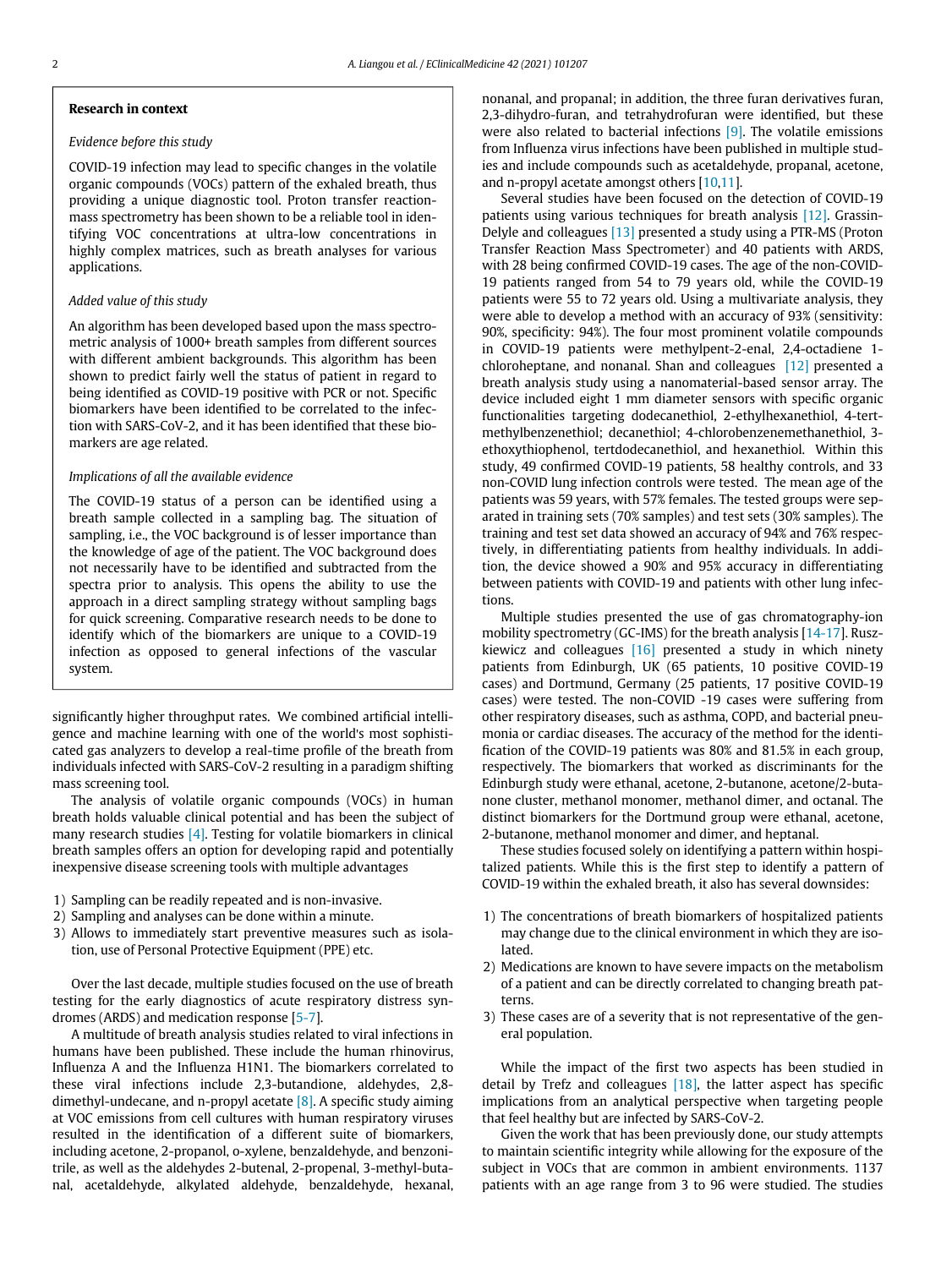involved multiple locations and included hospitalized COVID-19 positive patients for a direct comparison of the data. Breath results were compared to the results of the person's traditional COVID-19 test by Polymerase Chain Reaction (PCR) or Nucleic Acid Amplification Test (NAAT). Breath was analyzed using Proton Transfer Reaction Timeof-Flight Mass Spectrometer (PTR-ToF-MS). Each breath pattern (breath print) was then analyzed by a variety of machine learning algorithms against their PCR or NAAT COVID-19 test results to identify a specific physiologic change pattern associated with COVID-19. To our best knowledge this is the largest study of its kind to date.

#### Methods

#### Location

This study used two locations of varying population demographics. Both arms underwent individual IRB approval. The first arm was performed at the Mercyhealth North Emergency Department in Janesville, WI (MH-study). The MH-study took place from 08/26/ 2020 till 09/15/2020. A total of 955 samples were collected at a drive-through COVID-19 testing station and the emergency department itself. All donors were sampled and tested for COVID-19 using a PCR test (943) or a NAAT (12). The second arm was located within the Henry Ford Health System in the greater Detroit area, MI (HFstudy) and was performed from 11/09/2020 till 11/11/2020. The HFstudy was focused on 182 hospitalized patients using the same sampling and analytical techniques. The goal of the HF-study was to gather a comparative data set to the aforementioned breath analysis studies and to identify a pattern within COVID-19 positive hospitalized patients. All 182 hospitalized patients had positive PCR test results.

Both studies fall within the US Department of Health and Human Services (HHS) region 5. Based on the seasonality of influenza within this region, the corresponding interference by influenza-based infections on the breath analysis is therefore very limited in the case of the MH-study (week 36), while the HF-study (week 46) is on the onset of the seasonal peak. Therefore, the MH-study data represent a unique dataset insofar that COVID-19 cases were present, but the influenza rate was at its lowest in the season. This observation is based on the publicly published data by the Center for Disease Control's Fluview program ([https://gis.cdc.gov/grasp/](https://gis.cdc.gov/grasp/fluview/fluportaldashboard.html)fluview/fluportal [dashboard.html\)](https://gis.cdc.gov/grasp/fluview/fluportaldashboard.html).

#### Sample collection

The MH study was focused on collecting as many samples as possible in order to have enough information of the characteristic biomarkers in COVID-19 subjects that will allow a successful model development. After the MH study was completed the first version of the algorithm was developed which showed the need for more positive samples in order to have a good characterization of the COVID-19 positive footprint. Thus, the second study took place in Henry Ford Hospital to collect samples of patients with a higher severity of the disease. In this study, 182 positive samples were collected.

All samples were obtained in an informed consent fashion with limited HIPAA release, as reviewed and approved by IRB, allowing researchers to access medical records for traditional SARS-CoV-2 results. Mercyhealth's IRB number is 00004155. Henry Ford Hospital's IRB number is 14234. No lower age limit was included in the Mercyhealth arm. Consent was obtained from all patients and in the case of pediatric patients consent was obtained from a parent or legal guardian.

The subject was asked to drink a mouthful of water prior to collecting a breath sample to possibly reduce any VOC contamination from food and drink. This procedure has been found to be beneficial in removing the contributions of oral compounds to the breath

sample, such as volatile fatty acids, aldehydes and phenols [\[19\]](#page-10-14). Each sample was collected from the donor in a 1L TEDLAR<sup>®</sup> bag. At MH study the subjects remained in their vehicle inside the drive-thru garage. The sampling was done in patient rooms in the HF study. All sample collectors used personal protective equipment (PPE). The subject was blowing into a 1-foot long  $\frac{1}{4}$ " diameter Perflouroalkoxy (PFA) tube attached to the bag, until the bag was fully inflated. The TEDLAR bag filling included more than one exhalation. For the kids the attending resident and the parent helped turning on and off the valve between exhalations to avoid contamination of the samples. After the sample collection the bag was sealed with the integrated bag valve, and eventually analyzed with the PTR-ToF-MS. The criteria of rejecting a sample were insufficient volume of sample and/or contamination while sampling which could have been resulted by wrongful turn on/off of the bag inlet valve. The samples that were falling into these rejecting criteria were excluded from the analysis. A PCR swab or an antigen test were also collected.

While sampling using bags is convenient for multiple reasons, such as speed of sampling, ease of logistical setup and ease of use by the patients, it has multiple downsides, including the potential for diffusion of compounds. This diffusion can happen in both directions, so sampled breath can lose compounds and exterior air compounds can diffuse into the bags. The speed and extent of such exchange is highly dependent on the bag material, the conditions of storage of such bags and the duration of storage of the sample within these bags [\[20-22\]](#page-10-15). In a preliminary study, we compared three different categories of available bags, TEDLAR®, a multilayer foil gas sampling bag and an ALTEF gas sampling bag. TEDLAR<sup>®</sup> bags were found to have the least impurities compared to the other two with no statistically sound difference in gas exchange from the environment over the period of multiple hours (Fig. S1 and Fig. S2). Therefore, TEDLAR<sup>®</sup> bags were chosen for this study.

The MH-study lasted 21 days and 955 patients were tested; 88 symptomatic positive samples, 27 asymptomatic positive samples and 840 negative samples. The daily number of samples that got collected and analyzed varied and depended on the patients that were coming to get tested. The maximum of samples analyzed in one day was 150. Each sample was analyzed within minutes. During the HF study, which lasted 3 days, 182 symptomatic positive samples were collected. The samples were collected and delivered for analysis in batches of ten. The maximum time between the sample collection and the sample analysis was 2 hours. Overall, most of the samples were analyzed within 1 hour of their collection for both studies.

#### Sample analysis and mass spectra deconvolution

The sample analysis was performed using a PTR-ToF-MS (Ionicon, PTR-TOF 4000) (Fig. S3). The PTR-ToF-MS is a high resolution and high sensitivity continuous real-time monitoring instrument that measures VOCs based on a soft ionization technique and subsequent mass spectrometry [\[23\]](#page-11-0). More specifically, the sampled air gets continuously drawn into the reaction chamber, where the sample gets mixed with a stream of pre-made hydronium ions. Based on its proton affinity, each volatile compound can get charged (i.e., protonated) or not. The ionized compounds are then introduced in the mass spectrometer, where they are separated and identified by mass. The unprotonated remainder of the air gets released by the instrument. Major compounds of air, such as nitrogen or oxygen, do not get ionized and are therefore not contributing to the background.

The key variables of the analysis are the volume of air drawn into the instrument over a period of time, the temperature of the sample inlet, and the temperature, pressure and voltage applied in the reaction chamber. The temperature, the pressure and the voltage of the reaction chamber control the ionization reaction rate, allowing for more or less volatile chemical compounds to be protonated, therefore directly impacting the detection limit of the analysis. These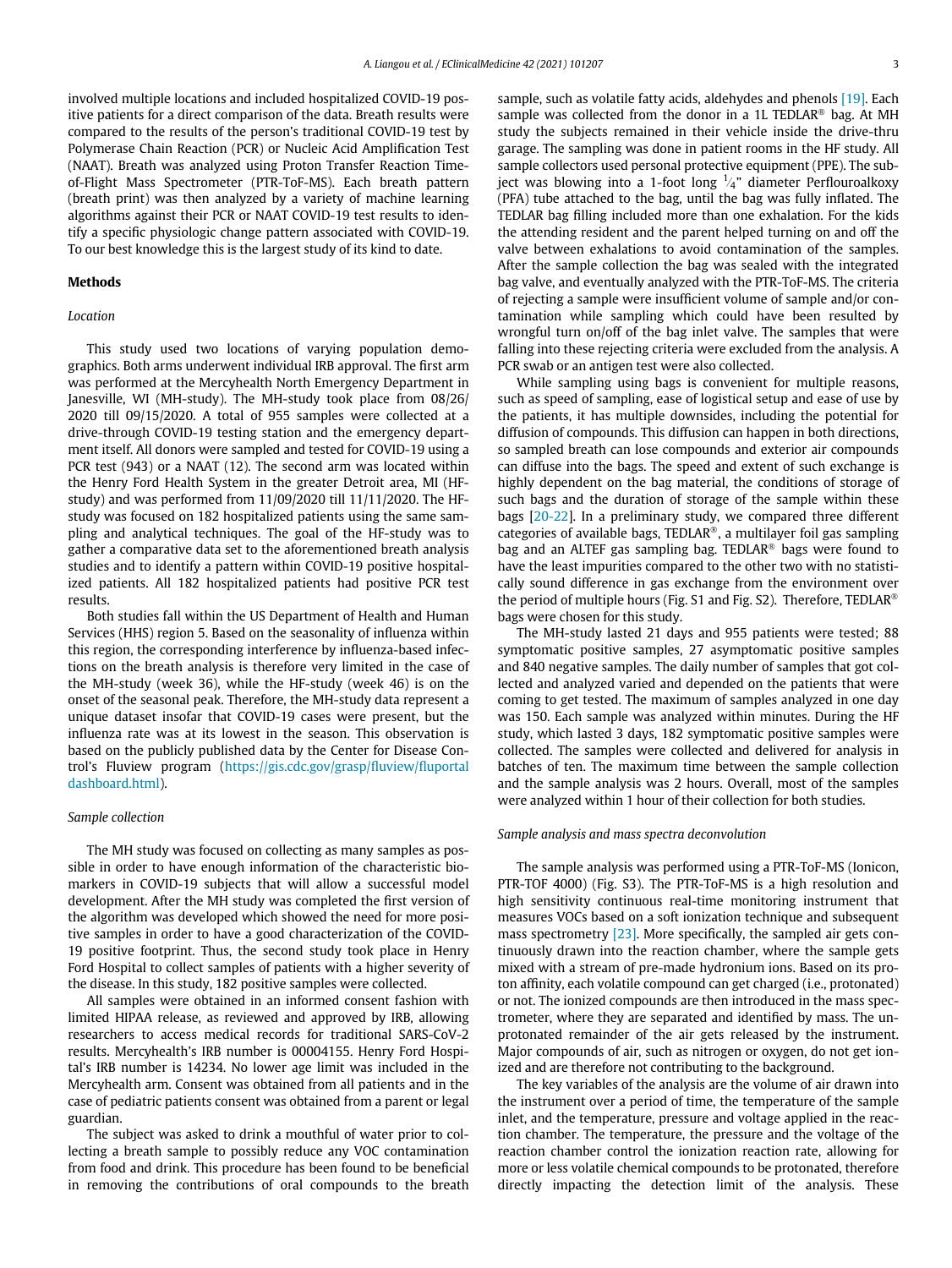parameters also control the fragmentation rate of the targeted compounds. Fragmentation of molecules creates very specific patterns in the mass spectrometer for each compound. Enhanced fragmentation however, such as at higher voltage settings, can lead to a less trivial data analysis of the mass spectrum. The overall suitability of soft ionization techniques, like the PTR-ToF-MS, for clinical breath analysis has been reported by Trefz and colleagues [\[18\]](#page-10-13).

During the sample analysis, the PTR-ToF-MS was using hydronium as the primary reagent ion. The flowrate was set at 100 mL/min and the inlet temperature was at 80°C. The reaction chamber pressure, temperature and voltage were at 2.2 mbar, 70°C and 600V, respectively. The instrument was calibrated daily, using a gas mixture standard. Each TEDLAR<sup>®</sup> bag inlet was connected to the PTR-ToF-MS inlet. The sample from the bag was introduced in the instrument for a duration of 200 seconds and the spectra were recorded at 1Hz. This allowed observations on the stability of the resulting spectrum. Based on repeated analyses of the bag contents, the bag sample can be assumed to be a well-mixed sample, allowing to average the mass spectra over a specific period within the 200 second sampling segments. The time period used was the last 100 seconds of the 200 second spectrum, based on the variations of contents within that period.

The mass spectra were analyzed using the instrument's internal software (Ionicon, PTR-MS viewer software v. 3.2.5). In addition to the instrument's automatic continuous mass calibration, a manual inspection step was performed to validate the mass calibration. High mass resolution data analysis was performed to identify the compounds of interest and to maximize the accuracy of the contribution of each compound to the total mass. This step is particularly important for untargeted analysis in which all the compounds, even the ones at low concentrations, need to be identified and quantified. During lower resolution analysis (1 amu), the presence of a compound at a high concentration, such as acetone, can cause interferences with the accurate identification and quantification of neighboring compounds. While the instrument performed the analysis in high mass resolution, this level of separation turned out to be of low importance to the accuracy of the final prediction model. Therefore, the peak resolution was reduced to nominal masses during the post processing analysis.

The background ambient air from the MF study was tested to confirm that the PTRMS measured mass spectra were not contaminated by the garage testing area and the cars' emissions. Once the patients were getting in the garage area, they were turning their car engine off. The TEDLAR bags used for the sampling had an on-off valve. When the patients were exhaling in the bag the valve was on, while immediately after the sampling the valve was turned off to avoid contamination of the samples with ambient air. The VOCs that are associated with vehicle exhaust are benzene, toluene and their byproducts [\[25\].](#page-11-1) We did not see these compounds being elevated during our testing nor were they identified as important compounds by the developed algorithm suggesting that the vehicle exhaust emissions effects were negligible.

#### Model development

For the development of our method, we used the results from the negative PCR tested donors and positive symptomatic PCR/NAAT donors. The deconvoluted and adjusted spectral information was used to feed into a multiplex of modeling algorithms.

Several peaks were excluded from the evaluation, either because their contribution cannot be linked to a patient's metabolic status but rather to instrument's parameters or that they are directly linked to an instrument input such as the continuous mass calibration. More specifically, we used  $m/z$  30, and  $m/z$  40 to  $m/z$  400. We did not use compounds less than m/z 30 since they mainly consist of compounds that are relevant to the reagent ions and their changes are not affected by the patient status, but they are affected by the instrument's operation parameters, such as the pressure, temperature, and voltage of the reaction chamber. Also, m/z 204, m/z 205, m/z 329, m/z 330, m/z 331 and m/z 332 are related to the instrument auto-calibration mechanism and were excluded. Acetone, m/z 59, was also excluded because it is a main product of a variety of oxidation processes in human breath and its large concentration (ppm levels) compared to the concentration of the other identified compounds (ppb level) was found to interfere with the algorithm results.

The initial development of the model did not involve the use of the m/z 30. High resolution analysis though showed that the mass of the ion contributing at m/z 30 was 29.995. This suggested that the compound was NO<sup>+</sup>. The NO<sup>+</sup> signal is assumed to be due to the presence of nitroso compounds that fragment in the drift tube of the PTR-MS due to collision induced dissociation. Previous studies have shown the formation of nitroso compounds form in due to the activities of bacteria in the stomach  $[24]$ . For these reasons, the algorithm included m/z 30 in the analysis.

The study started with a high-resolution approach, since there was no indication from the information available at the time of study design (i.e., August 2020) whether the compounds of concern could be clearly identified using nominal masses alone. Since the AI model did not show any improvement when using the high-resolution data in both sensitivity and specificity of correctly identifying a PCR-positive individual, the high-resolution data were then summed to nominal mass data. The main benefit of having obtained the high-res data is that these could be used for post-analysis identification of compounds of concern, which would otherwise have not been possible. Figure S4 summarizes the overall process of developing models for datasets with a large number of unknown variables. The final step after the model building process is one that entails result representation through model dashboards, feature importance estimates for the training set, and different visualization methods such as prediction distributions or confusion matrices. Models were optimized in terms of their operating point for minimizing per-class-error-rates in the training sets, therefore maximizing sensitivity and specificity in a balanced manner through an appropriate choice of probability threshold from receiver operator characteristics analysis. Each model had a model-specific probability threshold for optimality in classification. We leveraged H2O (version 3.30.0.1) to host a multi-node cluster with a shared memory model to develop our final machine learning models with all computations conducted in-memory.

XGBoost Gradient Boosting Machines (GBM), H2O's Gradient Boosting Machines (GBM), Random Forests (Distributed Random Forests and Extremely Randomized Tree variety), Deep Neural Networks and Generalized Linear Models (GLM), were leveraged for the purpose of model building, each with its own hyperparameters that required optimization. We searched for a universe of optimal binary classification models across five pre-specified XGBoost GBM models, a fixed grid of GLMs, a DRF, five pre-specified H2O GBMs, a deep neural network, an Extremely Randomized Trees (XRT) model, a random grid of XGBoost GBMs, a random grid of H2O GBMs, and a random grid of deep neural nets.

Training was conducted on a random fold of 70% of the data, selected using stratified random sampling of our dataset based on the response of COVID-19 class (i.e., PCR/NAAT positive or negative), with the remaining 30% left for out-of-sample testing. For the training, only samples from symptomatic positive subjects were used to capture as best as possible this difference in concentration between the compounds. It was assumed that the amplitude of some of the important for the COVID-19 identification compounds would be greater in the symptomatic individuals. The median age of the samples used for the training was 39 years old. Cross-validation, using 5 fold cross-validation, was conducted on the entire dataset for the purpose of establishing whether our trained models were overfit. Demographic and clinical information were not used for the model development.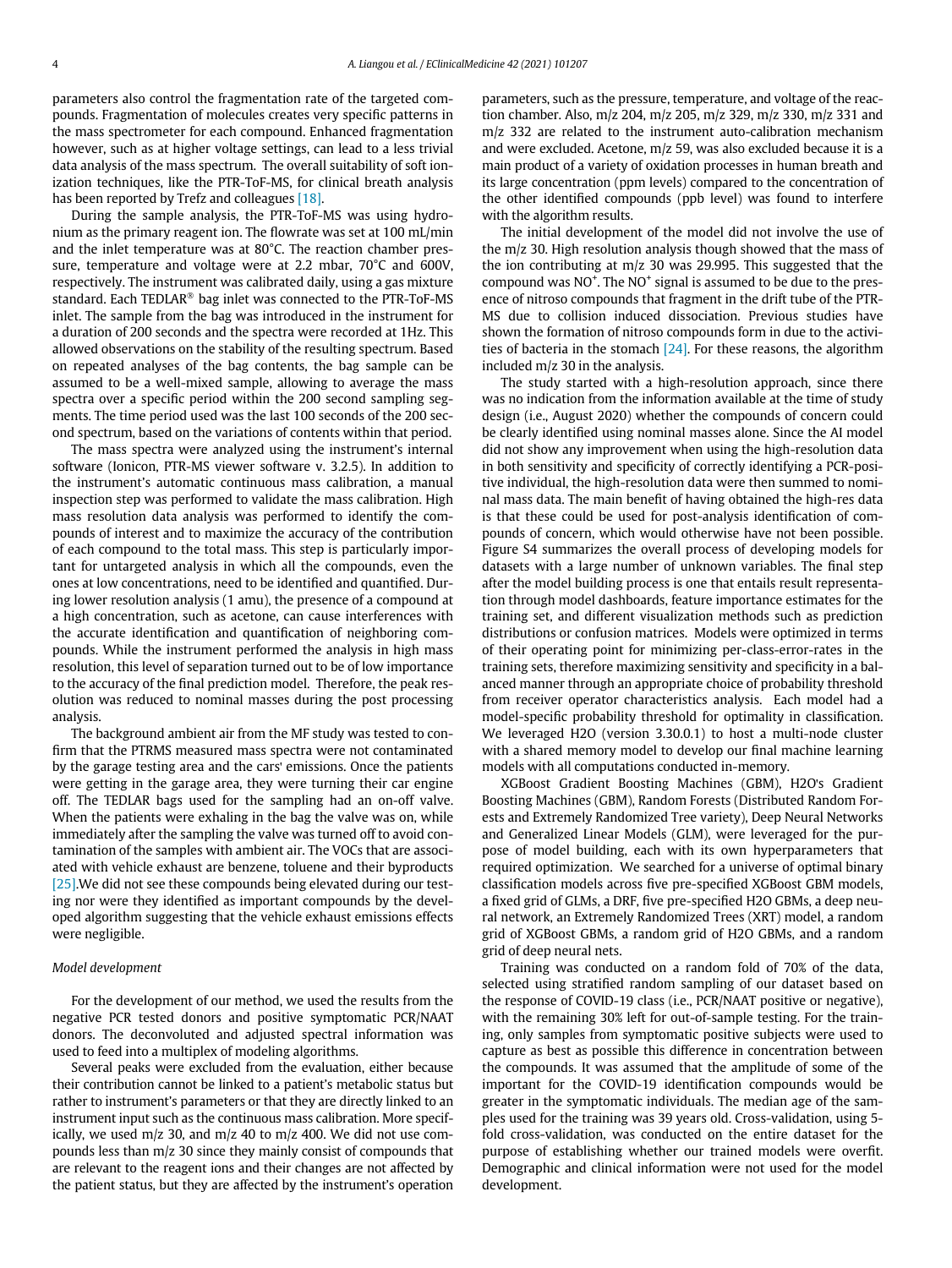For each algorithm, we identified which hyperparameters we consider to be most important, defined ranges for those parameters, and utilized random search to generate models. Since our models were developed using the H2O python library, the built-in Random Grid Search provisions that it includes were adopted. A random combination of hyperparameters (sampled uniformly from the set of all possible hyperparameter value combinations) were tested instead of exhaustively testing all possible combinations for ranges of hyperparameters relevant to each model type. A stopping criterion was specified for when the random search would stop, based on a target accuracy to be achieved (i.e. defined in terms of a log-loss function based on the per-class error rates targeted). The range of recommended hyperparameter ranges comes from trial an error but also some guidance from H2O's model-specific user-manuals.

After training the base models, a Stacked Ensemble model was trained containing the best performing model from each algorithm family, i.e., one XGBoost GBM, Random Forest, Extremely Randomized Tree Forest, H2O GBM, Deep Learning, and a GLM model. The final ensemble was optimized for rapid inference in production use cases and included 5 base models, dropping the GLM model since it was not contributing significantly to the determination of the response of COVID-19 vis-a-vis the remaining models.

#### Role of the funding source

250

 $\mathbf 0$ 

 $0 - 10$ 

<span id="page-6-0"></span>The funding source participated in the study design, data collection, data analysis, data interpretation, writing of the report and decision to submit the paper for publication. All authors confirm they had

> a) 200 Number of donors 150 100 50 ŋ 0-10 11-20 21-30 31-40 41-50 51-60 61-70 71-80 81-90 91-100 Age (years) 50 c) 40 Number of donors 30 20  $10$

> > 11-20 21-30 31-40 41-50 51-60 61-70 71-80 81-90 91-100

Age (years)

full access to the data in the study and accept responsibility for the decision to submit for publication.

#### Results

#### Subject distribution

The subject age distribution is shown in [Fig. 1](#page-6-0) and [Tables 1](#page-7-0) and [2.](#page-7-1) The age range of tested subjects was between 3 and 96 years old, with most of the subjects being between 11 and 20 years old [\(Fig. 1](#page-6-0)a). For the MH-study the age range of the tested subjects was between 3 and 95 years old ([Table 1](#page-7-0)), with most of the subjects having ages between 11 and 20 years old [\(Fig. 1b](#page-6-0)). The positive, symptomatic subjects from the MH-study ranged between 6 and 84 years old [\(Table 1\)](#page-7-0), with most of them being around 11 to 20 years old [\(Fig. 1d](#page-6-0)). For the HF-study, the corresponding age range of the tested subjects of the total samples collected was between 19 and 96 [\(Table 2\)](#page-7-1), with most of the subjects belonging to the 71 to 80 age range [\(Fig. 1c](#page-6-0)). This wide age distribution of the tested subjects allowed us for a better understanding of the effects of the COVID-19 in the breath biomarkers composition among different ages.

Information regarding the smoking status and age of the donors was also collected. For the MH-study the percentage of smokers was 9%, while for the HF-study the corresponding percentage was 5.5%.

#### PTR-ToF-MS results

The average normalized to the primary ion (m/z 21) mass spectrum from the breath analysis of the total positive symptomatic



Fig. 1. a) Total donor age distribution of samples collected during both studies. b) Total donor age distribution of samples collected during MH-study. c) Total donor age distribution of samples collected during HF-study. d) Donor age distribution of symptomatic positive COVID-19 donors collected during MH-study.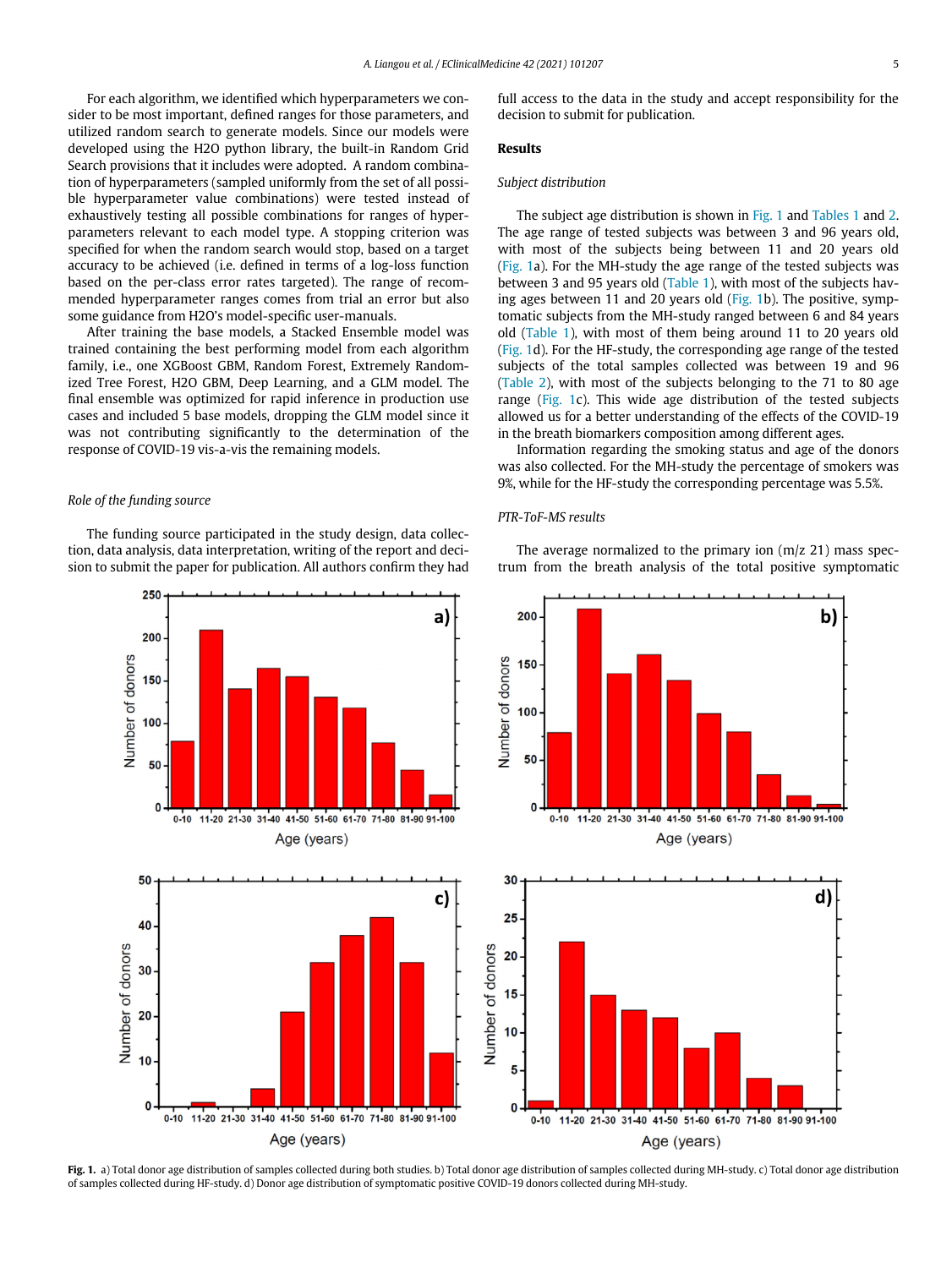<span id="page-7-0"></span>

| × | I | I |  |
|---|---|---|--|
|   |   |   |  |
|   |   |   |  |

<span id="page-7-3"></span>

| Table 1                                            |  |  |
|----------------------------------------------------|--|--|
| Smoking and age status of the donors for MH study. |  |  |

|                                      | Smoking status |                | Age (years) |          | Age Median |
|--------------------------------------|----------------|----------------|-------------|----------|------------|
|                                      | <b>Smokers</b> | Non<br>smokers | Min.        | Max.     | (years)    |
| Symptomatic Positive<br><b>Total</b> | 8<br>87        | 80<br>868      | 6<br>ર      | 84<br>95 | 34<br>34   |

<span id="page-7-1"></span>

| Table 2                                            |
|----------------------------------------------------|
| Smoking and age status of the donors for HF study. |

| Smoking status |             | Age (years) |      | Age Median (years) |
|----------------|-------------|-------------|------|--------------------|
| <b>Smokers</b> | Non smokers | Min         | Max. |                    |
| 10             | 172         | 19          | 96   | 69                 |

patients was compared to the average mass spectrum from the breath analysis of the total negative samples. [Fig. 2](#page-7-2) shows the normalized concentration mass spectra for these samples for each m/z value, ranging from 30 to 100. The highest VOC concentrations were observed in m/z lower than 100, while the concentrations for m/ z>100 were significantly lower. Figure S5 represents a heatmap of compounds with m/z <100 for the total samples collected showing the concentration differences between positive and negative samples. Acetone is the main product of all the oxidation processes and was found to have the highest concentration, at parts-per-million by volume (ppmv) levels. The rest of the compounds were at parts-perbillion by volume (ppbv) or in parts-per-trillion by volume (pptv) levels. When directly comparing the spectra, the concentration of compounds associated with m/z 88 was lower in the case of confirmed positive samples while m/z 33, m/z 45, m/z 47 and m/z 59 seem to be increased for these random samples. Figure S6 shows the percentage abundance of the important m/zs that found to have the biggest change for the positive and negative samples (according to the artificial intelligence algorithm). A comparison between the percentage abundance of the important m/zs between positive and negative samples for ages over 55 years old is also presented in Figure S7. In both Figures the biggest difference in concentration between positive and negative samples is shown in  $m/z$  30,  $m/z$  45 and  $m/z$  47. It is clear though that the difference in these three compounds is not enough to determine if a sample is positive to COVID-19.

<span id="page-7-2"></span>The analysis and the interpretation of the results showed that the determination of a sample being positive or negative to COVID-19 cannot be achieved just by an optical comparison of the mass spectra, since small patterns in concentration changes between the different

Model predictions for all age groups

|                                    | COVID-19 predicted | Negative predicted | Prediction<br>accuracy |
|------------------------------------|--------------------|--------------------|------------------------|
| <b>COVID-19 measured</b>           | 77                 | 18                 | 0.8105                 |
| <b>Negative</b><br><b>Measured</b> | 46                 | 199                | 0.8122                 |
| Total                              | 123                | 217                | 0.8118                 |

m/z's cannot be easily identified. The algorithm used as inputs all the individual mass spectra from the patients. The developed artificial intelligence model has the capability to identify such patterns and account for such changes for the determination of a sample being positive to COVID-19.

#### Model results

The mass spectra related to the PCR or NAAT positive and negative samples were introduced as inputs to the individual sub-models and were used for training and prediction. We combined 5 different submodels for the determination of the most important compounds. Each sub-model contributed to the final prediction to determine if a sample is positive or negative to COVID-19. However, the importance of each model to the final prediction varies (Fig. S8). The first submodel, Gradient Boosting, is the most important while the other ones have a smaller effect on the results.

In total, a set of 340 samples, 95 positives and 245 negatives, was used. 27 of the 95 positive samples were from asymptomatic subjects. The model successfully predicted 77 out of 95 samples as positives and 199 out of 245 samples as negatives. The overall accuracy of the model was 81.2%, the normal precision with respect to negatives was 91.7%, the specificity was 81.2% and the sensitivity was 81.1% ([Table 3](#page-7-3) and Table S1).

The performance of the model for subjects over 55 years old was also tested. Santesmasses and colleagues [\[26\]](#page-11-3) have shown that the COVID-19 fatality rate is higher to patients 55 years or older. The number of subjects was 339 of whom 170 were negative and 169 were positive. The model identified correctly 166 out of 170 negatives and 164 out of 169 positives. The accuracy of the model was 97.3%. This relates to 2.3% false negative and 2.9% false positive rate ([Table 4](#page-8-0) and Table S1). The accuracy of the model was, as expected, in favor of the >55 age category since over 50% of the total positive samples belonged in this category and used for both model training and testing.

An additional model was developed which used the normalized to the primary ion  $(m/z 21)$  mass spectra for both training and testing.



Fig. 2. Mass spectra of the normalized (to the primary ion concentration at m/z 21) concentration (in ppb) of the total averaged positive samples of symptomatic donors (red bars) and the negative samples (black dots). The y-axis corresponds to the normalized concentration and the x-axis to the mass to charge ratios.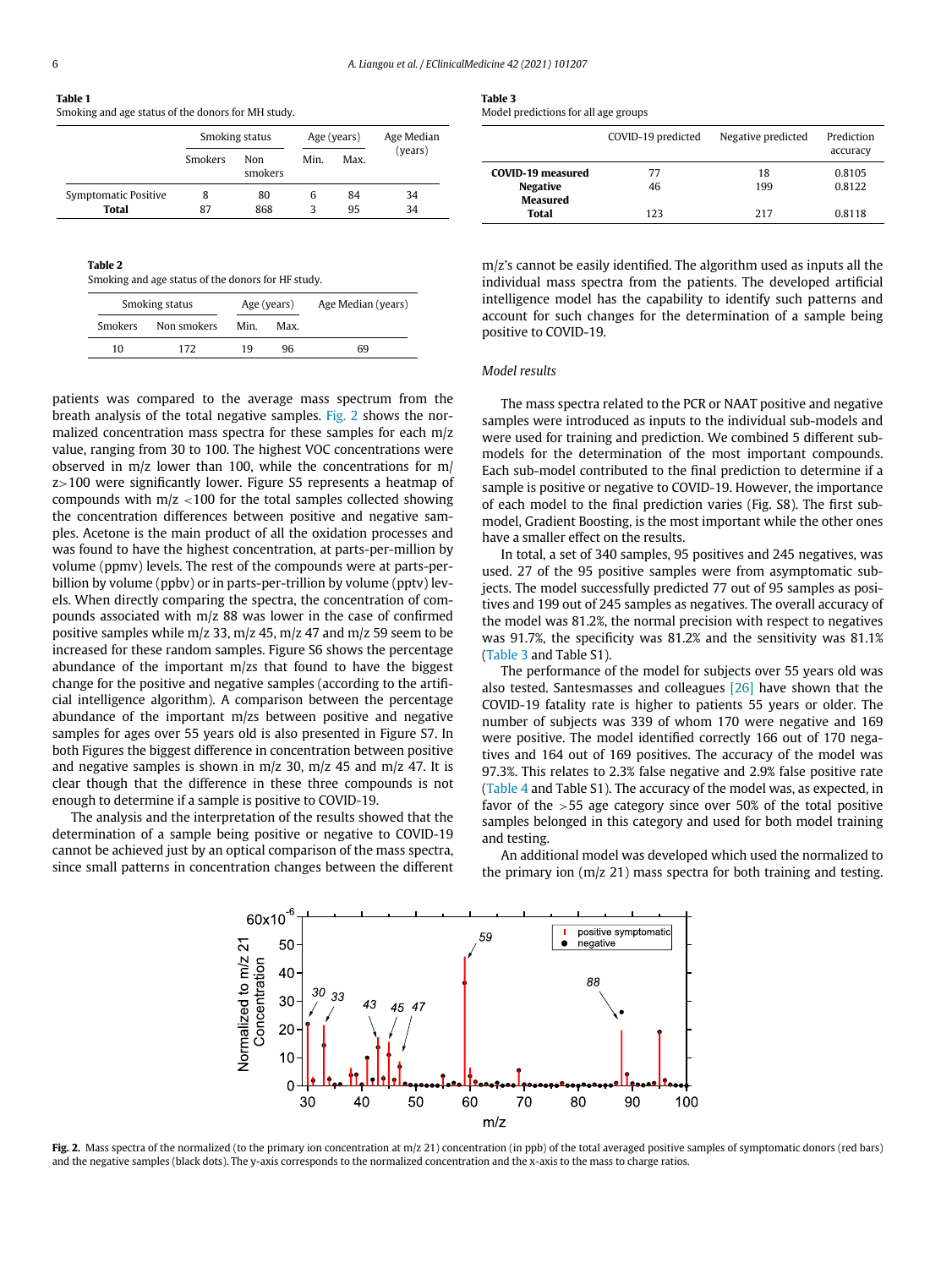<span id="page-8-1"></span>

Fig. 3. The 20 most important mass to charge ratios (m/z) for the prediction of a COVID-19 positive sample derived from the combination of the five sub-models.

<span id="page-8-0"></span>Table 4 Model predictions for age 55+

|                          | COVID-19 predicted | Negative predicted | Prediction<br>accuracy |
|--------------------------|--------------------|--------------------|------------------------|
| <b>COVID-19 measured</b> | 164                | 5                  | 0.9794                 |
| <b>Negative</b>          | 4                  | 166                | 0.9765                 |
| <b>Measured</b>          |                    |                    |                        |
| Total                    | 168                | 171                | 0.9735                 |

The same procedure and same sub-models were followed for the training of the model as in the base case. Approximately 70% of the total data which included symptomatic positive and negative samples were used for the model's training, while around 30% of the data (symptomatic positive, asymptomatic positive and negative) were used for the model testing. Table S2 summarized the model testing results. The model predicted 247 out of 247 negative samples, 29 out of 72 symptomatic positive samples and 0 out of 27 asymptomatic positives. The results showed that the use of the normalized mass spectra decreased the performance of the model compared to the base case.

A comparison of the prediction results between children and adults did not take place since not enough samples from children were collected in order to create trusted results that could be used for such a comparison.

The model identified the importance of each m/z on the determination of a sample as positive or negative to COVID-19. Each submodel identified a different set of the most important m/z (Fig. S9). Nitrogen oxide (m/z 30), butene (m/z 57), CH<sub>4</sub>S (m/z 48), acetaldehyde (m/z 45), heptanal (m/z 115), ethanol (m/z 47), a methanol water cluster (m/z 51), and propionic acid (m/z 75) were identified as important compounds for the identification of COVID-19 in human breath. Fig. S5 shows the abundance of the compounds of importance among the samples.

In the presented method  $m/z$  45 has the second highest importance in the prediction. High resolution analysis of the samples has shown that on average  $CO<sub>2</sub>H<sup>+</sup>$  accounted for 68% of m/z 45 while the rest was acetaldehyde. Interference of  $CO<sub>2</sub>H<sup>+</sup>$  in the acetaldehyde signal has also been presented in previous studies [\[27\].](#page-11-4) M/z 45 (acetaldehyde) has been found to increase over 75% in the case of COVID-19 positive patients over 55 years old, with this percentage decreasing to 5% in the case of patients younger than 40 years old. (Table S3).

For octanal, a similar trend was found as with nonanal. The elevation is very distinct in older patients with a percentage increase of 44% in the case of COVID-19 positive patients. For patients less than 40 years of age, there was a slight decrease of 1% in concentration for infected patients in the case of octanal while in the case of nonanal the corresponding decrease was 10%. Heptanal, another aldehyde reported to be elevated in COVID-19 patients, also shows elevation, but lesser with increased age. More specifically for patients over 55 years old the increase was 7%, while for people less than 40% the corresponding increase was up to 39% (Table S3). Ketones, such as 2 butanone were increased around 53% in the case of COVID-19 positive patients older than 55 years old while for patients younger than 40 years old the corresponding increase was 6%. For 2-Pentyl-Furan, we found in older COVID-19 positive patients a 10% increase in concentration, on average. However, this changes for younger patients with ages <55 where 2-pentyl furan concentration was decreased by 10% (Table S3).

The importance of each sub model together with the relative importance of each compound was combined in order to calculate the 20 most important compounds for the prediction of a COVID-19 positive sample. [Fig. 3](#page-8-1) shows that nitrogen oxide,  $CO<sub>2</sub>H$  and acetaldehyde are the compounds that affect the model's decision-making the most. More specific the relative importance of m/z 30 (nitrogen oxide) as it was calculated by the developed model was 27%, while the rest of the important compounds had a relative importance of 11% or lower ([Figure 3\)](#page-8-1). Also, m/z 30 (nitrogen oxide) appears to be the most important compound in all individual submodels with its contribution to the final decision being up to three times higher compares to the other compounds (Figure S9).

One compound that was also investigated was acetonitrile. Wzorek and colleagues [\[28\]](#page-11-5) have supported the smoking-related origin of acetonitrile in the breath of smokers. The acetonitrile (m/z 42) was found to contribute less than 1% in the model prediction suggesting that the model prediction is not affected by the smoking status of the subjects. The model did not identify compounds specific to age groups. A future study will be focused more on the age depended COVID-19 biomarkers using methods like LIME and SHAP.

#### Discussion

A method for the determination of a COVID-19 positive patient was developed by coupling the PTR-ToF-MS with an artificial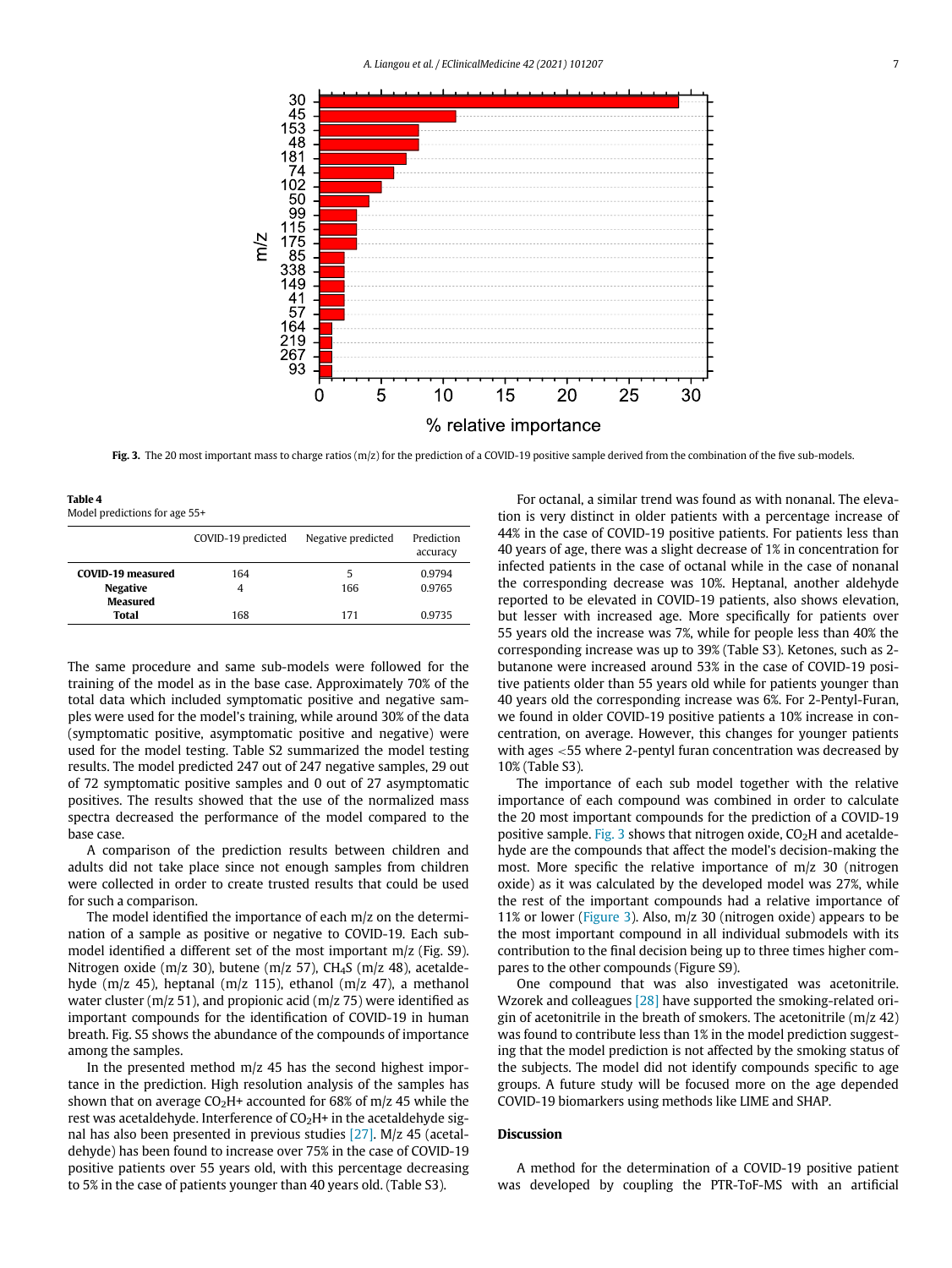intelligence algorithm. The method is based on the identification of COVID-19 biomarkers in breath using a non-invasive alternative to nasopharyngeal swabbing tests. TEDLAR bags were tested and identified to be the most suitable mean for the sample collection and its analysis using the PTR-ToF-MS. A total of 1137 different samples, 270 symptomatic positives, 27 asymptomatic positives and 840 negatives, were used to develop and test an algorithm that could predict the result of a breath sample in less than a minute. The entire model results had a sensitivity of 81% which is on par with many current rapid tests in the market. In the subset of patients over 55 the algorithm was more effective with a sensitivity and specificity of 97%. In the case of the over 55 years old algorithm, the same algorithm was used but only the samples over 55 years old were tested. This means that a percentage of the samples that were used for testing was also used for training purposes. The algorithm in its current form does not have the ability to identify which of the over 55 years old samples used for both training and testing.

In the prediction of the model, m/z 30, which relates to nitrogen oxide, was found to be of high importance. While nitrogen oxide in exhaled air has a strong correlation to eosinophilic airway inflammation, it is also a compound that cannot be accurately measured by the PTR-ToF-MS [\[29\]](#page-11-6). The main reason being that it can be generated within the instrument by ionizing the surrounding air as a primary ion and therefore adding to the general background. It has long been known that nitrogen oxide plays a role in the anti-viral response of the immune system by creation of some free radicals, but it is unknown exactly how this influences the response to COVID-19 [\[30\]](#page-11-7). Since in this case the amount varies systematically between positive and negative patients, the presence and absence can be seen as indicative of a metabolic response to a viral infection. However, the quantitative amount needs to be carefully evaluated on a case-by-case basis and shall not be used as indication on the severity of infection.

The MH study was conducted during week 36 of the influenza season and HF study was conducted during week 46. In both facilities the impact of social distancing and masking measures to the abundance of flu cases has been seen. However, week 36 is for the area of the MH study traditionally an area of low flu incidence and has been equivalent in 2020 to the years before. Week 46 in the area of the HF study has seen a significant decrease in the number of influenza cases. One aspect that needs to be considered is that the metabolic response provides an overlapping response in biomarkers. For example, acetaldehyde is an easily identifiable compound with PTR-MS, but also with GC-IMS, and has been shown to be elevated in exhaled breath for either infection, Influenza A and COVID-19 $11,16,31$ . This can cause false identifications independent of the incidence rate for Influenza A. This study focused on the development of an algorithm that takes the whole spectral information into account and not only specific compounds of interest. There is not clear evidence in the time being whether the algorithm can distinguish between COVID-19 and Influenza A infected patients.

Variants of COVID-19 were not dominant at the time of the study. In addition, since this study is aiming at metabolic responses and not at viral parts, as a first order assumption the breath pattern change can be assumed to be equivalent for the different variants. External validation and identification of the impact of heightened cases of other diseases in fall-winter 2021, such as RSV or COVID-variants are the next steps to further develop this method.

The main goal of the prediction model was to identify a multiplet of patterns that validate the PCR-based positivity of a patient. To achieve this, the complete mass spectrum was analyzed, and not only the compounds that had obvious changes in their concentration between the average positive and average negative subjects. Apart from nitrogen oxide, compounds identified as important by the model predictions consisted of aldehydes, carboxylic acids, alkenes and alcohols, all of which are common compounds that can be found in human breath. Discrepancies were noticed in the concentration of these compounds in the breath of a healthy and a COVID-19 sick donor. Aldehydes are derived, along with hydrocarbons, from lipid peroxidation and inflammatory processes and have been reported widely in a range of respiratory conditions. Ruszkiewicz and colleagues [\[16\]](#page-10-12) have also found aldehydes (ethanal, octanal, propanal, heptanal etc.) signals to be elevated in patients with COVID-19 infection. Grassin-Delyle and colleagues [\[11\]](#page-10-8) identified aldehydes (methylpent-2enal, nonanal), 2-4 octadiene and 1-chloropentane as tracers for COVID-19 infection. While in our case the tested subjects included a variety of hospitalized and non-hospitalized COVID-19 patients, in the Grassin-Delyle and colleagues  $[13]$  study all the tested subjects were on mechanical ventilation in the ICU. The differences in the identified compounds (from a direct comparison) can be explained assuming that the progression of physiologic response of ambulatory patients is different compared to that of severely ill and ventilated patients.

In a recently published study, Berna and colleagues [\[31\]](#page-11-8) reported on the identification of breath biomarkers for children with COVID-19. In their comparative analysis of the compounds with elevated concentrations for infected patients, six compounds were identified as being characteristic: three are aldehydes (octanal, nonanal, heptanal), two are alkenes (dodecane and tridecane) and one is a ringether (2-Pentyl-Furan). Isoprene was actively excluded, since it is omnipresent in people's breath at elevated concentrations compared to ambient air, regardless of infection status; our dataset shows the same results, with no indication of the level of isoprene in regard to infection status independent of age.

For nonanal, our study confirms the increase for positive patients as shown in children  $[31]$ , but we also found a gradual increase in the level of elevation based on age  $-$  the older the patients the higher the average elevation. Nonanal was also a key biomarker reported by Grassin-Delyle and colleagues [\[13\]](#page-10-10) in their adult hospitalized PTR-MS study as is in the study by Ruszkiewcz and colleagues [\[12\].](#page-10-9) For octanal, a similar trend was observed as with nonanal.

Acetaldehyde which has been identified in adults [\[16\]](#page-10-12) to be increased is not discussed in the children's study  $[31]$ . We see it as a primary discriminator in the older population with average double increases for people of over age 55, while the younger population showed less of an increase. In addition, acetaldehyde, has been shown to be a biomarker for Influenza A infections [\[11\]](#page-10-8). Ketones, such as 2-butanone, have been shown to be elevated in adults [\[16\],](#page-10-12) but not in children [\[30\]](#page-11-7) which is also shown in our dataset.

Propionic acid, acetone and hexanal were identified as tracers for Influenza A and Influenza  $H1N1<sup>5</sup>$ . Traxler and colleagues [\[11\]](#page-10-8) have also found acetaldehyde, acetone, propanal and n-propyle acetate to be elevated in patients infected by Influenza A. In our analysis we excluded acetone, since it is a common compound in human breath and is also linked to Influenza A. Even though some of the identified compounds from our study are the same with the corresponding ones for Influenza A infection, we are confident that our approach of using a combination of multiple compounds instead of a few tracers for the determination of COVID-19 infection has the capability of distinguishing the COVID-19 patients from the Influenza A patients.

From the onset of this study, the authors understand that there are several implications that need to be studied further. Such implications include the effect of chronic medical problems in a patient's breath. Moreover, the various medications that patients routinely use can affect their breath pattern[\[2\].](#page-10-1) Finally, it is not clear yet if compounds with nitrogen containing elements or those that affect the nitrogen oxide pathway cause either an improvement or detriment to the ability to fight viruses via this mechanism. One additional implication concerns the current antigen-based testing and the unreliability of how long the infected person will shed identifiable antigen [\[32\]](#page-11-9). In at least one study [\[33\],](#page-11-10) 99 of 851 patients continued to test positive by traditional testing greater than four weeks after their first positive. In a meta-review, Henderson and colleagues [\[32\]](#page-11-9) have well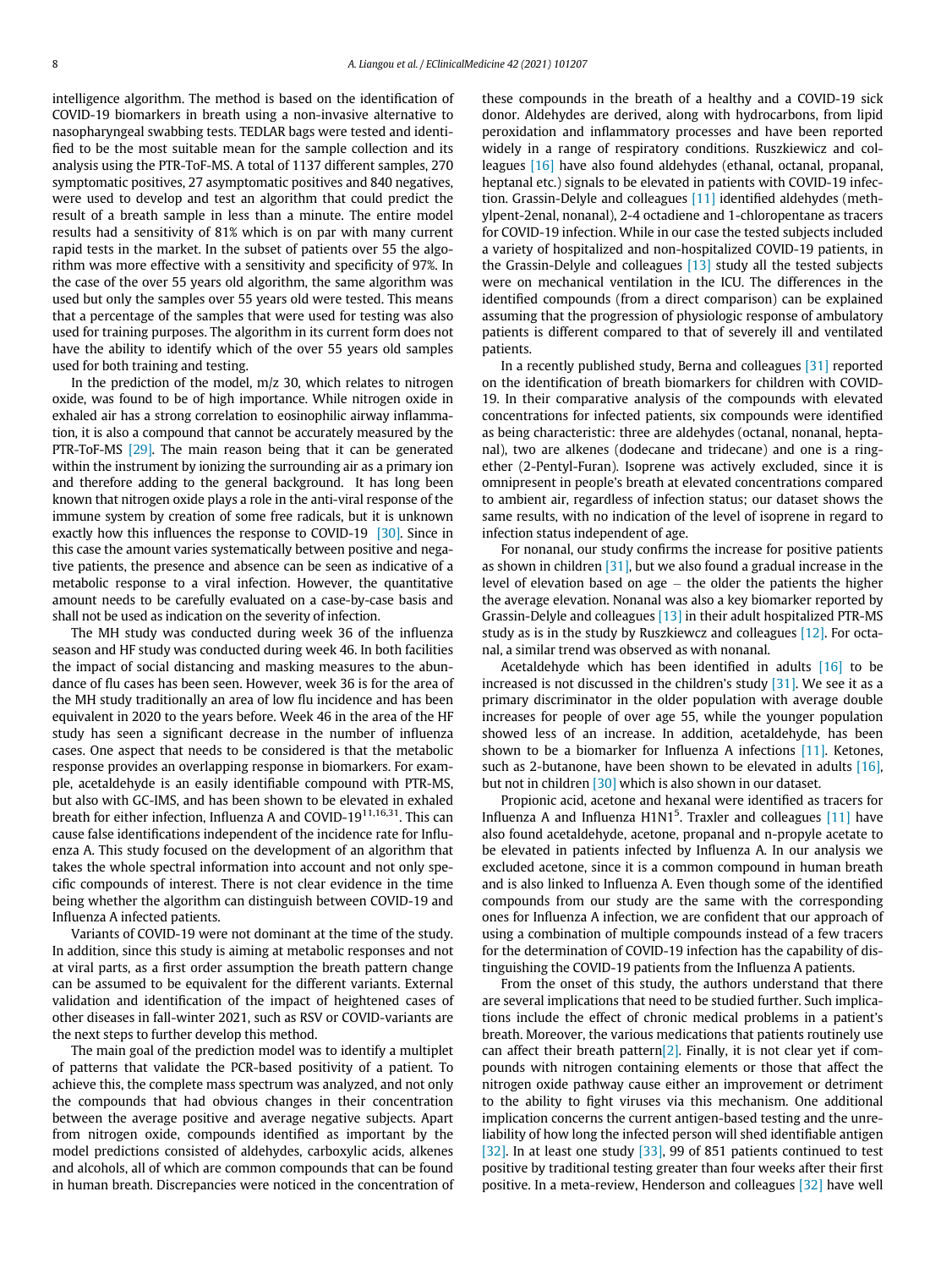outlined the issue of viral RNA shedding and continued positive antigen testing in conjunction with viral culturing. Their conclusion, while offering sound advice, offers no definitive solution to this issue. We believe that as our method of testing relies upon physiologic change as opposed to direct antigen detection that breath analysis has the potential to determine when the person is no longer at threat of infecting others. This will require further studies including viral cultures to prove definitively.

The presented study's first and foremost goal was to verify whether an algorithm can be found to interpret the mass spectra of breath samples from any random individual, without further knowledge on the circumstances of sampling. All other studies at the point in time of initiation were aims at hospitalized settings or equivalent, therefore requiring a careful evaluation if the breath sample is contaminated by exterior air or not. The goal of finding a pattern of multiple different AI-based algorithms and combination therefore led to the final algorithm that now allows for the identification of COVID-19 in patients without further knowledge on the specific conditions of the sample.

The algorithm in its current form cannot distinguish between symptomatic and asymptomatic positive samples. The authors are planning on expanding the capabilities of the algorithm in order to achieve such separation in future studies by testing more asymptomatic positive patients and study the behavior of the model. Such tests coupled with the corresponding model adjustments will allow a better characterization of the asymptomatic positive samples which could make possible the separation between those two categories.

<span id="page-10-3"></span><span id="page-10-2"></span><span id="page-10-1"></span><span id="page-10-0"></span>While this method does not measure the presence or absence of the virus and is therefore not meaningful to determine whether or not a person is infectious through their viral load, it offers the ability to identify whether or not a person is infected and actively fighting off said infection.

<span id="page-10-4"></span>The accuracy and speed of such analysis makes it a perfect tool for public health measures in areas where large crowds are anticipated, events of all kinds, or in areas of concentrated continuous presence, such as airplanes.

#### <span id="page-10-6"></span><span id="page-10-5"></span>Contributors

<span id="page-10-9"></span><span id="page-10-8"></span><span id="page-10-7"></span>A.L., H.S., J.W., S.W., performed the measurements. A.L. and A.T. performed the data analysis and drafted the manuscript. P.G.M. developed the model and contributed to the manuscript writing. A.L., A.T., H.H., C.W., R.L. organized both studies and helped with the data interpretation and the manuscript writing. A.L., T.B., K.M., K.B., M.D.F., K.D. collected the samples and organized the study at Henry Ford Hospital. All authors read and approved the final version of the manuscript.

#### <span id="page-10-11"></span><span id="page-10-10"></span>Data sharing statement

The study protocol and the datasets generated during and analyzed during the current study will be available with publication from the corresponding author on reasonable request.

#### <span id="page-10-12"></span>Funding

This study was funded by RJ Lee Group Inc. in Monroeville, PA.

#### <span id="page-10-14"></span><span id="page-10-13"></span>Declaration of Competing Interest

<span id="page-10-15"></span>A.L. worked as a consultant for RJ Lee Group. A.L. is employed by RJ Lee Group, who funded all this research. H.H. reported that the study was performed under Personal Service Agreement with RJ Lee Group and received consulting fees from RJ Lee Group. C.W. reports possible profit sharing from RJ Lee Group if commercialised. CW is affiliated with Mercyhealth but no benefit was received. P.M. received support for the current manuscript from RJ Lee Group. S.W. reports that she received 5 Tedlar bags from Restek when the type of bags that would be used in the study was being determined. H.H., R. L., A.T., A.L., J.W., S.W., and C.W. are named as inventors on a patent application covering detection of COVID-19 biomarkers in human breath using mass spectrometry. All other authors have nothing to declare.

#### Acknowledgements

The authors would like to thank all the staff members at the MercyHealth and Henry Ford Hospitals for providing the help in order to conduct this research. We would also like to thank all the donors who participated in this study.

#### Supplementary materials

Supplementary material associated with this article can be found, in the online version, at doi:[10.1016/j.eclinm.2021.101207](https://doi.org/10.1016/j.eclinm.2021.101207).

#### References

- [1] World Health Organization: WHO Coronavirus (COVID-19) Dashboard. Retrieved from: <https://covid19.who.int>
- [2] [Khataee H, Scheuring I, Czirok A, et al. Effects of social distancing on the spreading](http://refhub.elsevier.com/S2589-5370(21)00488-0/sbref0002) [of COVID-19 inferred from mobile phone data. Sci Rep. 2021;11:1661.](http://refhub.elsevier.com/S2589-5370(21)00488-0/sbref0002)
- [3] [Polack F, Thomas S, Kitchin N. Safety and Ef](http://refhub.elsevier.com/S2589-5370(21)00488-0/sbref0003)ficacy of the BNT162b2 mRNA Covid-[19 Vaccine. N Engl J Med 2020;383:2603](http://refhub.elsevier.com/S2589-5370(21)00488-0/sbref0003)–15.
- [4] Beauchamp J, Davis C, Pleil J. Breathborne Biomarkers and the Human Volatilome. 2nd edition. 2020; 675 pp.
- [5] [Lamote K, Janssens E, Schillebeeck E, Lapperre TS, De Winter BY, van Meerbeeck](http://refhub.elsevier.com/S2589-5370(21)00488-0/sbref0005) [JP. The scent of COVID-19: viral \(semi-\)volatiles as fast diagnostic biomarkers? J.](http://refhub.elsevier.com/S2589-5370(21)00488-0/sbref0005) [Breath Res. 2020;14:042001.](http://refhub.elsevier.com/S2589-5370(21)00488-0/sbref0005)
- [6] [Bos LD. Diagnosis of acute respiratory distress syndrome by exhaled breath analy](http://refhub.elsevier.com/S2589-5370(21)00488-0/sbref0006)[sis. Ann Transl Med 2018;6\(2\):33.](http://refhub.elsevier.com/S2589-5370(21)00488-0/sbref0006)
- [7] [Zhou M, Sharma R, Zhu H, et al. Rapid breath analysis for acute respiratory dis](http://refhub.elsevier.com/S2589-5370(21)00488-0/sbref0007)[tress syndrome diagnostics using a portable 2-dimensional gas chromatography](http://refhub.elsevier.com/S2589-5370(21)00488-0/sbref0007) [device. Analytical and Bioanalytical Chemistry 2019;411:6435](http://refhub.elsevier.com/S2589-5370(21)00488-0/sbref0007)–47.
- [8] Gould O, Ratcliffe N, Król E, de Lacy, Costello B. Breath analysis for detection of [viral infection, the current position of the](http://refhub.elsevier.com/S2589-5370(21)00488-0/sbref0008) field. J Breath Res 2020;14:041001.
- [9] [Purcaro G, Rees CA, Wieland-Alter WF, et al. Volatile](http://refhub.elsevier.com/S2589-5370(21)00488-0/sbref0009) fingerprinting of human [respiratory viruses from cell culture. J Breath Res 2018;12\(2\):026015.](http://refhub.elsevier.com/S2589-5370(21)00488-0/sbref0009)
- [10] [Aksenov AA, Sandrock CE, Zhao W, et al. Cellular Scent of In](http://refhub.elsevier.com/S2589-5370(21)00488-0/sbref0010)fluenza Virus Infec[tion. Chembiochem 2014;15\(7\):1040](http://refhub.elsevier.com/S2589-5370(21)00488-0/sbref0010)–8.
- [11] [Traxler S, Barkowsky G, Saß R, et al. Volatile scents of in](http://refhub.elsevier.com/S2589-5370(21)00488-0/sbref0011)fluenza A and S, pyogenes [\(co-\)infected cells. Nature Scienti](http://refhub.elsevier.com/S2589-5370(21)00488-0/sbref0011)fic Reports 2019;9:18894.
- [12] Rodríguez-Aguilar M, Díaz de León-Martínez L, Nohemí Zamora-Mendoza B, et al. [Comparative analysis of chemical breath-prints through olfactory technology for](http://refhub.elsevier.com/S2589-5370(21)00488-0/sbref0012) [the discrimination between SARS-CoV-2 infected patients and controls. Clinica](http://refhub.elsevier.com/S2589-5370(21)00488-0/sbref0012) [Chimica Acta 2021;519:126](http://refhub.elsevier.com/S2589-5370(21)00488-0/sbref0012)–32.
- [13] [Grassin-Delyle S, Roquencourt C, Moine P, et al. COVID-19 Collaborative Group](http://refhub.elsevier.com/S2589-5370(21)00488-0/sbref0013) [RECORDS Collaborators and Exhalomics](http://refhub.elsevier.com/S2589-5370(21)00488-0/sbref0013)® [Collaborators, Metabolomics of exhaled](http://refhub.elsevier.com/S2589-5370(21)00488-0/sbref0013) [breath in critically ill COVID-19 patients: A pilot study. EBioMedicine](http://refhub.elsevier.com/S2589-5370(21)00488-0/sbref0013) [2021;63:103154.](http://refhub.elsevier.com/S2589-5370(21)00488-0/sbref0013)
- [14] [Shan B, Broza YY, Li W, et al. Multiplexed Nanomaterial Based Sensor Array for](http://refhub.elsevier.com/S2589-5370(21)00488-0/sbref0014) [Detection of COVID-19 in Exhaled Breath. ACS Nano 2020;14:12125](http://refhub.elsevier.com/S2589-5370(21)00488-0/sbref0014)–32.
- [15] [Wortelmann T, Yordanov S, Thomas CLP, Schaaf B, Eddleston M. Diagnosis of](http://refhub.elsevier.com/S2589-5370(21)00488-0/sbref0015) [COVID-19 by analysis of breath with gas chromatography ion mobility spectrom](http://refhub.elsevier.com/S2589-5370(21)00488-0/sbref0015)[etry - a feasibility study. EClinicalMedicine 2020:29100609.](http://refhub.elsevier.com/S2589-5370(21)00488-0/sbref0015)
- [16] Ruszkiewicz DM, Sanders D, O'[Brien R, et al. Diagnosis of COVID-19 by analysis of](http://refhub.elsevier.com/S2589-5370(21)00488-0/sbref0016) [breath with gas chromatography ion mobility spectrometry - a feasibility study.](http://refhub.elsevier.com/S2589-5370(21)00488-0/sbref0016) [EClinicalMedicine 2020:29](http://refhub.elsevier.com/S2589-5370(21)00488-0/sbref0016)–30.
- [17] [Ibrahim W, Cordell RL, Wilde MJ, et al. Diagnosis of COVID-19 by exhaled breath](http://refhub.elsevier.com/S2589-5370(21)00488-0/sbref0017) [analysis using gas chromatography](http://refhub.elsevier.com/S2589-5370(21)00488-0/sbref0017)–[mass spectrometry. ERJ Open Res.](http://refhub.elsevier.com/S2589-5370(21)00488-0/sbref0017) [2021;7:00139.](http://refhub.elsevier.com/S2589-5370(21)00488-0/sbref0017)
- [18] [Trefz P, Schmidt M, Oertel P, et al. Continuous Real Time Breath Gas Monitoring in](http://refhub.elsevier.com/S2589-5370(21)00488-0/sbref0018) [the Clinical Environment by Proton-Transfer-Reaction-Time-of-Flight-Mass Spec](http://refhub.elsevier.com/S2589-5370(21)00488-0/sbref0018)[trometry. Anal. Chem. 2013;85\(21\):10321](http://refhub.elsevier.com/S2589-5370(21)00488-0/sbref0018)–9.
- [19] [Shah RU, Coggon MM, Gkatzelis GI, et al. Urban Oxidation Flow Reactor Measure](http://refhub.elsevier.com/S2589-5370(21)00488-0/sbref0019)ments Reveal Signifi[cant Secondary Organic Aerosol Contributions from Volatile](http://refhub.elsevier.com/S2589-5370(21)00488-0/sbref0019) [Emissions of Emerging Importance.2020. Environ. Sci. Technol. 2020;54\(2\):714](http://refhub.elsevier.com/S2589-5370(21)00488-0/sbref0019)– [25.](http://refhub.elsevier.com/S2589-5370(21)00488-0/sbref0019)
- [20] [Vadhwana B, Belluomo I, Boshier PR, et al. Impact of oral cleansing strategies on](http://refhub.elsevier.com/S2589-5370(21)00488-0/sbref0020) [exhaled volatile organic compound levels. Rapid Comm. Mass Spectr. 2019;34\(9\):](http://refhub.elsevier.com/S2589-5370(21)00488-0/sbref0020) [e8706.](http://refhub.elsevier.com/S2589-5370(21)00488-0/sbref0020)
- [21] [Steeghs MM, Cristescu SM, Harren FJ. The suitability of Tedlar bags for breath](http://refhub.elsevier.com/S2589-5370(21)00488-0/sbref0021) [sampling in medical diagnostic research. P](http://refhub.elsevier.com/S2589-5370(21)00488-0/sbref0021)hysiol. Meas. 2006;28(1):73–84.